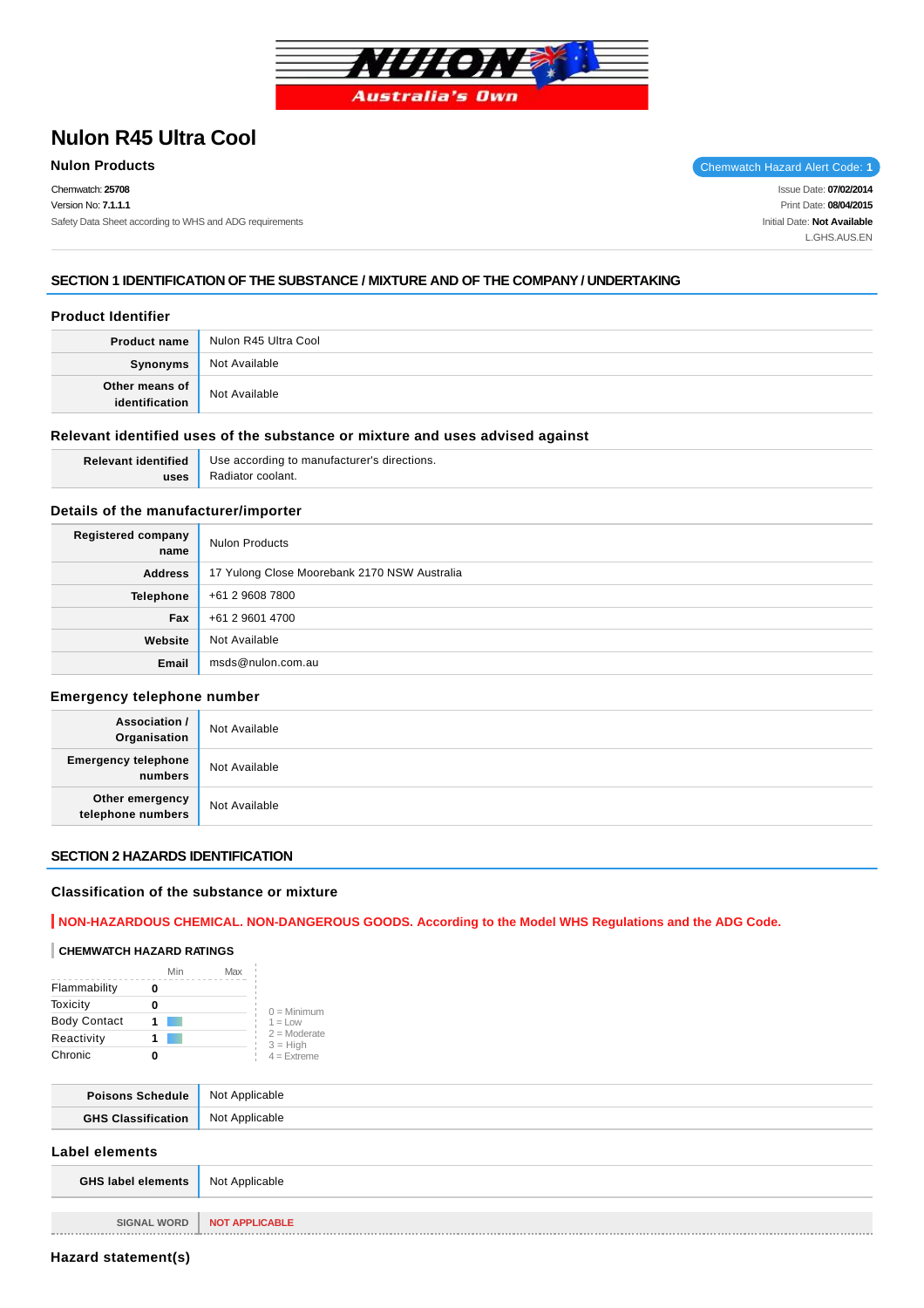# **Precautionary statement(s) Prevention**

#### **Precautionary statement(s) Response**

# **Precautionary statement(s) Storage**

**Precautionary statement(s) Disposal**

#### **SECTION 3 COMPOSITION / INFORMATION ON INGREDIENTS**

#### **Substances**

See section below for composition of Mixtures

#### **Mixtures**

| <b>CAS No</b> | %[weight] | <b>Name</b>                                               |
|---------------|-----------|-----------------------------------------------------------|
| Not Available | $<$ 40    | corrosion inhibitors determined not to be hazardous [Mfr] |
| 7732-18-5     | >60       | water                                                     |

The specific chemical identity and/or exact percentage (concentration) of composition has been withheld as a trade secret.

## **SECTION 4 FIRST AID MEASURES**

## **Description of first aid measures**

| <b>Eye Contact</b>  | If this product comes in contact with the eyes:<br>• Wash out immediately with fresh running water.<br>Ensure complete irrigation of the eye by keeping eyelids apart and away from eye and moving the eyelids by occasionally<br>lifting the upper and lower lids.<br>▶ Seek medical attention without delay; if pain persists or recurs seek medical attention.<br>► Removal of contact lenses after an eye injury should only be undertaken by skilled personnel. |
|---------------------|----------------------------------------------------------------------------------------------------------------------------------------------------------------------------------------------------------------------------------------------------------------------------------------------------------------------------------------------------------------------------------------------------------------------------------------------------------------------|
| <b>Skin Contact</b> | If skin contact occurs:<br>Immediately remove all contaminated clothing, including footwear.<br>Flush skin and hair with running water (and soap if available).<br>▶ Seek medical attention in event of irritation.                                                                                                                                                                                                                                                  |
| Inhalation          | If fumes, aerosols or combustion products are inhaled remove from contaminated area.<br>• Other measures are usually unnecessary.                                                                                                                                                                                                                                                                                                                                    |
| Ingestion           | Immediately give a glass of water.<br>First aid is not generally required. If in doubt, contact a Poisons Information Centre or a doctor.                                                                                                                                                                                                                                                                                                                            |

## **Indication of any immediate medical attention and special treatment needed**

Treat symptomatically.

## **SECTION 5 FIREFIGHTING MEASURES**

#### **Extinguishing media**

| ▶ Water spray or fog.<br>Alcohol stable foam.<br>▶ Dry chemical powder.<br>▶ Carbon dioxide. |  |
|----------------------------------------------------------------------------------------------|--|
|----------------------------------------------------------------------------------------------|--|

#### **Special hazards arising from the substrate or mixture**

| Fire Incompatibility | Avoid contamination with oxidising agents i.e. nitrates, oxidising acids, chlorine bleaches, pool chlorine etc. as ignition may<br>result |
|----------------------|-------------------------------------------------------------------------------------------------------------------------------------------|
| .<br>.               |                                                                                                                                           |

# **Advice for firefighters**

| <b>Fire Fighting</b>         | Alert Fire Brigade and tell them location and nature of hazard.<br>$\triangleright$ Wear breathing apparatus plus protective gloves in the event of a fire.<br>▶ Prevent, by any means available, spillage from entering drains or water courses.<br>▶ Use fire fighting procedures suitable for surrounding area.<br>▶ DO NOT approach containers suspected to be hot.<br>► Cool fire exposed containers with water spray from a protected location.<br>If safe to do so, remove containers from path of fire.<br>Equipment should be thoroughly decontaminated after use. |  |
|------------------------------|-----------------------------------------------------------------------------------------------------------------------------------------------------------------------------------------------------------------------------------------------------------------------------------------------------------------------------------------------------------------------------------------------------------------------------------------------------------------------------------------------------------------------------------------------------------------------------|--|
| <b>Fire/Explosion Hazard</b> | $\triangleright$ Non combustible.<br>Not considered a significant fire risk, however containers may burn.<br>May emit poisonous fumes.                                                                                                                                                                                                                                                                                                                                                                                                                                      |  |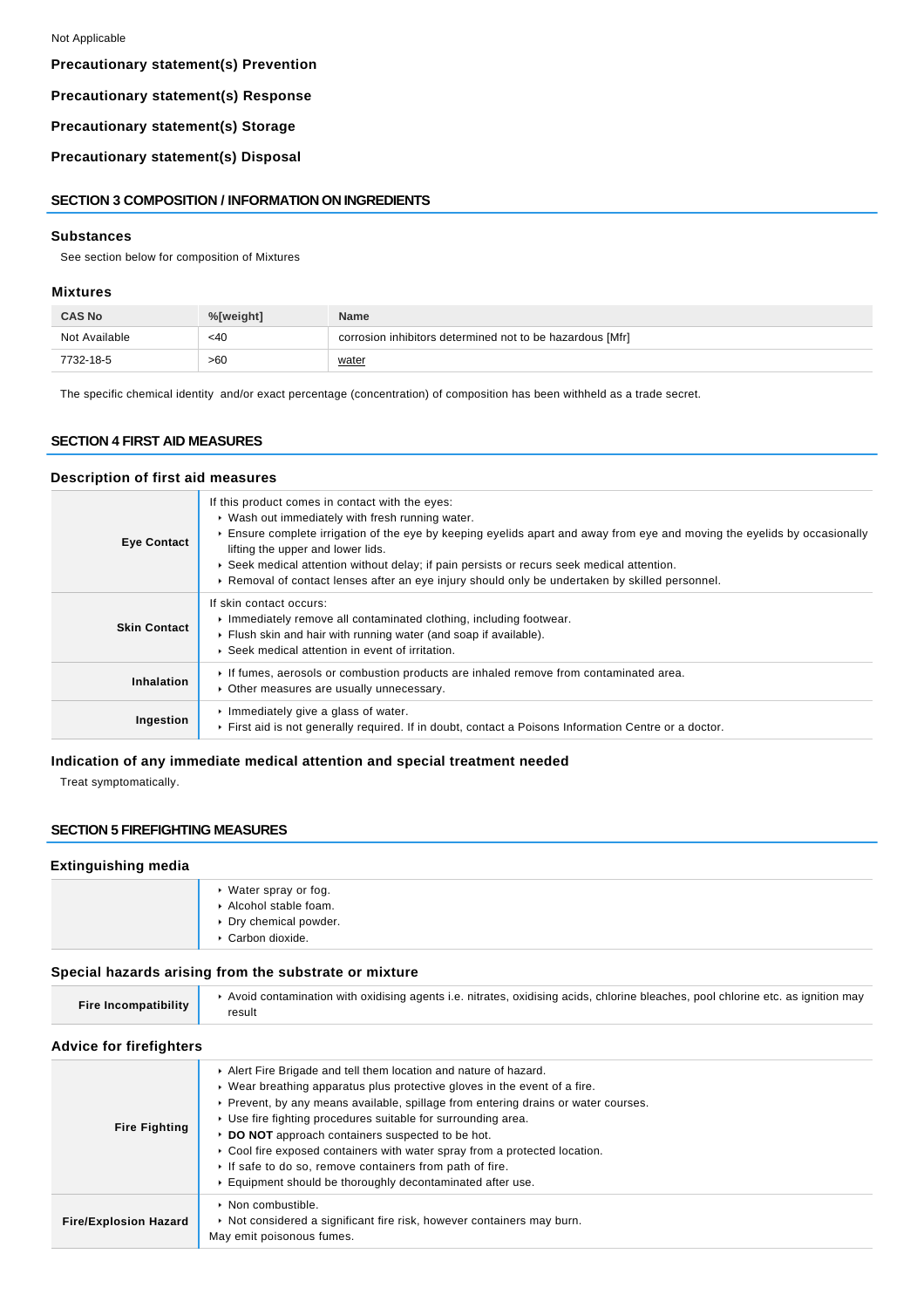#### **Minor Spills** Clean up all spills immediately. Avoid breathing vapours and contact with skin and eyes. ▶ Control personal contact with the substance, by using protective equipment. Contain and absorb spill with sand, earth, inert material or vermiculite. Wipe up. Place in a suitable, labelled container for waste disposal. **Major Spills** Moderate hazard. Clear area of personnel and move upwind. Alert Fire Brigade and tell them location and nature of hazard. Wear breathing apparatus plus protective gloves. Prevent, by any means available, spillage from entering drains or water course. Stop leak if safe to do so. Contain spill with sand, earth or vermiculite. Collect recoverable product into labelled containers for recycling. ▶ Neutralise/decontaminate residue (see Section 13 for specific agent). Collect solid residues and seal in labelled drums for disposal. Wash area and prevent runoff into drains. After clean up operations, decontaminate and launder all protective clothing and equipment before storing and re-using. If contamination of drains or waterways occurs, advise emergency services. Personal Protective Equipment advice is contained in Section 8 of the MSDS.

#### **Personal precautions, protective equipment and emergency procedures**

#### **SECTION 7 HANDLING AND STORAGE**

#### **Precautions for safe handling**

| Safe handling     | Avoid all personal contact, including inhalation.<br>▶ Wear protective clothing when risk of exposure occurs.<br>▶ Use in a well-ventilated area.<br>▶ Prevent concentration in hollows and sumps.<br>DO NOT enter confined spaces until atmosphere has been checked.<br>DO NOT allow material to contact humans, exposed food or food utensils.<br>Avoid contact with incompatible materials.<br>V When handling, DO NOT eat, drink or smoke.<br>▶ Keep containers securely sealed when not in use.<br>Avoid physical damage to containers.<br>Always wash hands with soap and water after handling.<br>► Work clothes should be laundered separately. Launder contaminated clothing before re-use.<br>Use good occupational work practice.<br>• Observe manufacturer's storage and handling recommendations contained within this MSDS.<br>Atmosphere should be regularly checked against established exposure standards to ensure safe working conditions are<br>maintained.<br>DO NOT allow clothing wet with material to stay in contact with skin |
|-------------------|---------------------------------------------------------------------------------------------------------------------------------------------------------------------------------------------------------------------------------------------------------------------------------------------------------------------------------------------------------------------------------------------------------------------------------------------------------------------------------------------------------------------------------------------------------------------------------------------------------------------------------------------------------------------------------------------------------------------------------------------------------------------------------------------------------------------------------------------------------------------------------------------------------------------------------------------------------------------------------------------------------------------------------------------------------|
| Other information | Store in original containers.<br>▶ Keep containers securely sealed.<br>Store in a cool, dry, well-ventilated area.<br>▶ Store away from incompatible materials and foodstuff containers.<br>▶ Protect containers against physical damage and check regularly for leaks.<br>▶ Observe manufacturer's storage and handling recommendations contained within this MSDS.                                                                                                                                                                                                                                                                                                                                                                                                                                                                                                                                                                                                                                                                                    |

#### **Conditions for safe storage, including any incompatibilities**

| Suitable container                | • Polyethylene or polypropylene container.<br>▶ Packing as recommended by manufacturer.<br>▶ Check all containers are clearly labelled and free from leaks. |
|-----------------------------------|-------------------------------------------------------------------------------------------------------------------------------------------------------------|
| <b>Storage</b><br>incompatibility | Avoid reaction with oxidising agents                                                                                                                        |

# **SECTION 8 EXPOSURE CONTROLS / PERSONAL PROTECTION**

#### **Control parameters**

## **OCCUPATIONAL EXPOSURE LIMITS (OEL)**

#### **INGREDIENT DATA**

Not Available

#### **EMERGENCY LIMITS**

| Ingredient           | Material name | TEEL-1           | TEEL-.        | TEEL-S             |
|----------------------|---------------|------------------|---------------|--------------------|
| Nulon R45 Ultra Cool | Not Available | Available<br>Not | Not Available | : Available<br>Not |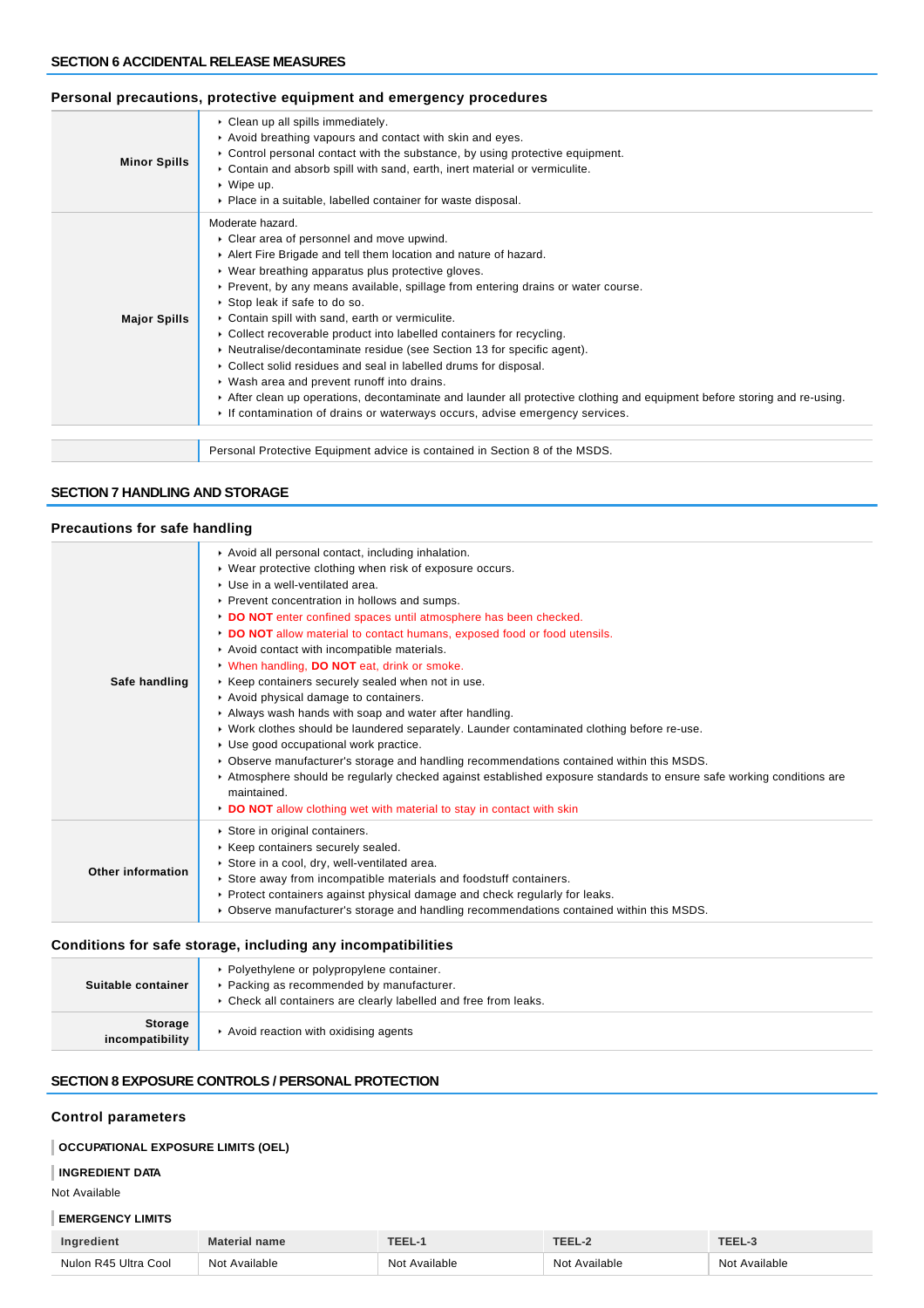| Ingredient                                                      | Original IDLH | <b>Revised IDLH</b> |
|-----------------------------------------------------------------|---------------|---------------------|
| corrosion inhibitors<br>determined not to be<br>hazardous [Mfr] | Not Available | Not Available       |
| water                                                           | Not Available | Not Available       |

#### **MATERIAL DATA**

Sensory irritants are chemicals that produce temporary and undesirable side-effects on the eyes, nose or throat. Historically occupational exposure standards for these irritants have been based on observation of workers' responses to various airborne concentrations. Present day expectations require that nearly every individual should be protected against even minor sensory irritation and exposure standards are established using uncertainty factors or safety factors of 5 to 10 or more. On occasion animal no-observable-effect-levels (NOEL) are used to determine these limits where human results are unavailable. An additional approach, typically used by the TLV committee (USA) in determining respiratory standards for this group of chemicals, has been to assign ceiling values (TLV C) to rapidly acting irritants and to assign short-term exposure limits (TLV STELs) when the weight of evidence from irritation, bioaccumulation and other endpoints combine to warrant such a limit. In contrast the MAK Commission (Germany) uses a five-category system based on intensive odour, local irritation, and elimination half-life. However this system is being replaced to be consistent with the European Union (EU) Scientific Committee for Occupational Exposure Limits (SCOEL); this is more closely allied to that of the USA. OSHA (USA) concluded that exposure to sensory irritants can:

cause inflammation

- cause increased susceptibility to other irritants and infectious agents
- lead to permanent injury or dysfunction
- permit greater absorption of hazardous substances and
- acclimate the worker to the irritant warning properties of these substances thus increasing the risk of overexposure.

#### **Exposure controls**

|                                     | Engineering controls are used to remove a hazard or place a barrier between the worker and the hazard. Well-designed<br>engineering controls can be highly effective in protecting workers and will typically be independent of worker interactions to<br>provide this high level of protection.<br>The basic types of engineering controls are:<br>Process controls which involve changing the way a job activity or process is done to reduce the risk.<br>Enclosure and/or isolation of emission source which keeps a selected hazard "physically" away from the worker and<br>ventilation that strategically "adds" and "removes" air in the work environment. Ventilation can remove or dilute an air<br>contaminant if designed properly. The design of a ventilation system must match the particular process and chemical or<br>contaminant in use.<br>Employers may need to use multiple types of controls to prevent employee overexposure.<br>General exhaust is adequate under normal operating conditions. Local exhaust ventilation may be required in special<br>circumstances. If risk of overexposure exists, wear approved respirator. Supplied-air type respirator may be required in |                                      |            |
|-------------------------------------|----------------------------------------------------------------------------------------------------------------------------------------------------------------------------------------------------------------------------------------------------------------------------------------------------------------------------------------------------------------------------------------------------------------------------------------------------------------------------------------------------------------------------------------------------------------------------------------------------------------------------------------------------------------------------------------------------------------------------------------------------------------------------------------------------------------------------------------------------------------------------------------------------------------------------------------------------------------------------------------------------------------------------------------------------------------------------------------------------------------------------------------------------------------------------------------------------------|--------------------------------------|------------|
|                                     | special circumstances. Correct fit is essential to ensure adequate protection. Provide adequate ventilation in warehouses and<br>enclosed storage areas. Air contaminants generated in the workplace possess varying "escape" velocities which, in turn,<br>determine the "capture velocities" of fresh circulating air required to effectively remove the contaminant.                                                                                                                                                                                                                                                                                                                                                                                                                                                                                                                                                                                                                                                                                                                                                                                                                                  |                                      |            |
|                                     | Type of Contaminant:                                                                                                                                                                                                                                                                                                                                                                                                                                                                                                                                                                                                                                                                                                                                                                                                                                                                                                                                                                                                                                                                                                                                                                                     |                                      | Air Speed: |
|                                     | solvent, vapours, degreasing etc., evaporating from tank (in still air).                                                                                                                                                                                                                                                                                                                                                                                                                                                                                                                                                                                                                                                                                                                                                                                                                                                                                                                                                                                                                                                                                                                                 | $0.25 - 0.5$ m/s<br>$(50-100 f/min)$ |            |
| Appropriate<br>engineering controls | aerosols, fumes from pouring operations, intermittent container filling, low speed conveyer transfers,<br>welding, spray drift, plating acid fumes, pickling (released at low velocity into zone of active<br>generation)                                                                                                                                                                                                                                                                                                                                                                                                                                                                                                                                                                                                                                                                                                                                                                                                                                                                                                                                                                                | $0.5 - 1$ m/s<br>$(100-200$ f/min.)  |            |
|                                     | direct spray, spray painting in shallow booths, drum filling, conveyer loading, crusher dusts, gas<br>discharge (active generation into zone of rapid air motion)                                                                                                                                                                                                                                                                                                                                                                                                                                                                                                                                                                                                                                                                                                                                                                                                                                                                                                                                                                                                                                        | $1 - 2.5$ m/s<br>$(200-500 f/min.)$  |            |
|                                     | grinding, abrasive blasting, tumbling, high speed wheel generated dusts (released at high initial velocity<br>into zone of very high rapid air motion)                                                                                                                                                                                                                                                                                                                                                                                                                                                                                                                                                                                                                                                                                                                                                                                                                                                                                                                                                                                                                                                   | $2.5 - 10$ m/s<br>(500-2000 f/min.)  |            |
|                                     | Within each range the appropriate value depends on:                                                                                                                                                                                                                                                                                                                                                                                                                                                                                                                                                                                                                                                                                                                                                                                                                                                                                                                                                                                                                                                                                                                                                      |                                      |            |
|                                     | Lower end of the range                                                                                                                                                                                                                                                                                                                                                                                                                                                                                                                                                                                                                                                                                                                                                                                                                                                                                                                                                                                                                                                                                                                                                                                   | Upper end of the range               |            |
|                                     | 1: Room air currents minimal or favourable to capture                                                                                                                                                                                                                                                                                                                                                                                                                                                                                                                                                                                                                                                                                                                                                                                                                                                                                                                                                                                                                                                                                                                                                    | 1: Disturbing room air currents      |            |
|                                     | 2: Contaminants of low toxicity or of nuisance value only.                                                                                                                                                                                                                                                                                                                                                                                                                                                                                                                                                                                                                                                                                                                                                                                                                                                                                                                                                                                                                                                                                                                                               | 2: Contaminants of high toxicity     |            |
|                                     | 3: Intermittent, low production.                                                                                                                                                                                                                                                                                                                                                                                                                                                                                                                                                                                                                                                                                                                                                                                                                                                                                                                                                                                                                                                                                                                                                                         | 3: High production, heavy use        |            |
|                                     | 4: Large hood or large air mass in motion                                                                                                                                                                                                                                                                                                                                                                                                                                                                                                                                                                                                                                                                                                                                                                                                                                                                                                                                                                                                                                                                                                                                                                | 4: Small hood-local control only     |            |
|                                     | Simple theory shows that air velocity falls rapidly with distance away from the opening of a simple extraction pipe. Velocity<br>generally decreases with the square of distance from the extraction point (in simple cases). Therefore the air speed at the<br>extraction point should be adjusted, accordingly, after reference to distance from the contaminating source. The air velocity<br>at the extraction fan, for example, should be a minimum of 1-2 m/s (200-400 f/min) for extraction of solvents generated in a<br>tank 2 meters distant from the extraction point. Other mechanical considerations, producing performance deficits within the                                                                                                                                                                                                                                                                                                                                                                                                                                                                                                                                             |                                      |            |

extraction apparatus, make it essential that theoretical air velocities are multiplied by factors of 10 or more when extraction systems are installed or used.

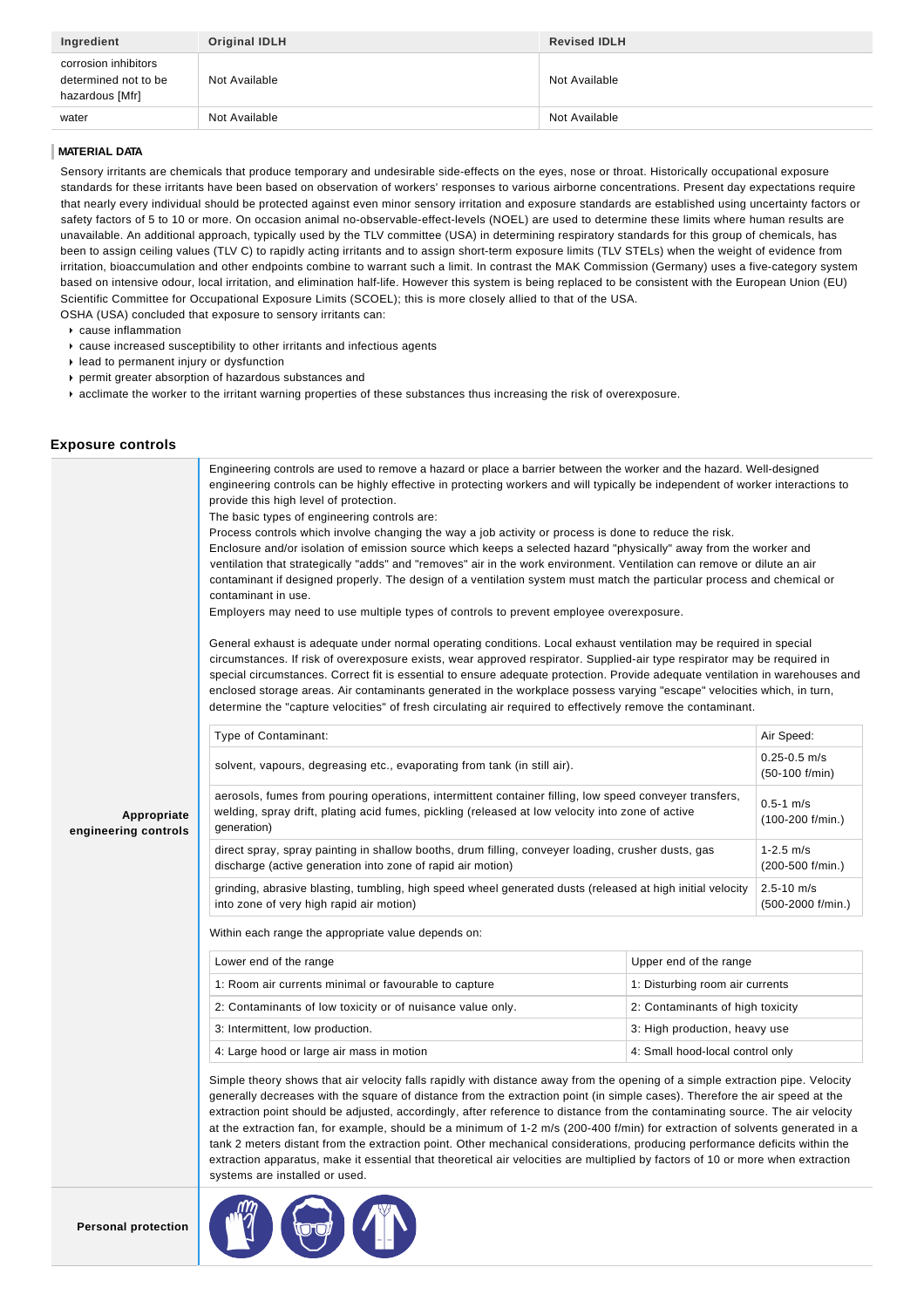| Eye and face<br>protection   | ▶ Safety glasses with side shields.<br>$\triangleright$ Chemical goggles.<br>► Contact lenses may pose a special hazard; soft contact lenses may absorb and concentrate irritants. A written policy<br>document, describing the wearing of lenses or restrictions on use, should be created for each workplace or task. This should<br>include a review of lens absorption and adsorption for the class of chemicals in use and an account of injury experience.<br>Medical and first-aid personnel should be trained in their removal and suitable equipment should be readily available. In the<br>event of chemical exposure, begin eye irrigation immediately and remove contact lens as soon as practicable. Lens should<br>be removed at the first signs of eye redness or irritation - lens should be removed in a clean environment only after<br>workers have washed hands thoroughly. [CDC NIOSH Current Intelligence Bulletin 59], [AS/NZS 1336 or national<br>equivalent]                                                                                                                                                                                                                                                                                                                                                                                                                                                                                                                                                                                                                                                                                                                                                                                                                                                                          |
|------------------------------|----------------------------------------------------------------------------------------------------------------------------------------------------------------------------------------------------------------------------------------------------------------------------------------------------------------------------------------------------------------------------------------------------------------------------------------------------------------------------------------------------------------------------------------------------------------------------------------------------------------------------------------------------------------------------------------------------------------------------------------------------------------------------------------------------------------------------------------------------------------------------------------------------------------------------------------------------------------------------------------------------------------------------------------------------------------------------------------------------------------------------------------------------------------------------------------------------------------------------------------------------------------------------------------------------------------------------------------------------------------------------------------------------------------------------------------------------------------------------------------------------------------------------------------------------------------------------------------------------------------------------------------------------------------------------------------------------------------------------------------------------------------------------------------------------------------------------------------------------------------|
| <b>Skin protection</b>       | See Hand protection below                                                                                                                                                                                                                                                                                                                                                                                                                                                                                                                                                                                                                                                                                                                                                                                                                                                                                                                                                                                                                                                                                                                                                                                                                                                                                                                                                                                                                                                                                                                                                                                                                                                                                                                                                                                                                                      |
| <b>Hands/feet protection</b> | ▶ Wear chemical protective gloves, e.g. PVC.<br>▶ Wear safety footwear or safety gumboots, e.g. Rubber<br>The selection of suitable gloves does not only depend on the material, but also on further marks of quality which vary from<br>manufacturer to manufacturer. Where the chemical is a preparation of several substances, the resistance of the glove<br>material can not be calculated in advance and has therefore to be checked prior to the application.<br>The exact break through time for substances has to be obtained from the manufacturer of the protective gloves and has to<br>be observed when making a final choice.<br>Suitability and durability of glove type is dependent on usage. Important factors in the selection of gloves include:<br>r frequency and duration of contact,<br>• chemical resistance of glove material,<br>▶ glove thickness and<br>$\cdot$ dexterity<br>Select gloves tested to a relevant standard (e.g. Europe EN 374, US F739, AS/NZS 2161.1 or national equivalent).<br>► When prolonged or frequently repeated contact may occur, a glove with a protection class of 5 or higher (breakthrough time<br>greater than 240 minutes according to EN 374, AS/NZS 2161.10.1 or national equivalent) is recommended.<br>▶ When only brief contact is expected, a glove with a protection class of 3 or higher (breakthrough time greater than 60<br>minutes according to EN 374, AS/NZS 2161.10.1 or national equivalent) is recommended.<br>Some glove polymer types are less affected by movement and this should be taken into account when considering gloves<br>for long-term use.<br>• Contaminated gloves should be replaced.<br>Gloves must only be worn on clean hands. After using gloves, hands should be washed and dried thoroughly. Application of a<br>non-perfumed moisturiser is recommended. |
| <b>Body protection</b>       | See Other protection below                                                                                                                                                                                                                                                                                                                                                                                                                                                                                                                                                                                                                                                                                                                                                                                                                                                                                                                                                                                                                                                                                                                                                                                                                                                                                                                                                                                                                                                                                                                                                                                                                                                                                                                                                                                                                                     |
| Other protection             | • Overalls.<br>▶ P.V.C. apron.<br>▶ Barrier cream.<br>▶ Skin cleansing cream.<br>$\triangleright$ Eye wash unit.                                                                                                                                                                                                                                                                                                                                                                                                                                                                                                                                                                                                                                                                                                                                                                                                                                                                                                                                                                                                                                                                                                                                                                                                                                                                                                                                                                                                                                                                                                                                                                                                                                                                                                                                               |
| <b>Thermal hazards</b>       | Not Available                                                                                                                                                                                                                                                                                                                                                                                                                                                                                                                                                                                                                                                                                                                                                                                                                                                                                                                                                                                                                                                                                                                                                                                                                                                                                                                                                                                                                                                                                                                                                                                                                                                                                                                                                                                                                                                  |

# **Recommended material(s)**

**GLOVE SELECTION INDEX**

Glove selection is based on a modified presentation of the:

 **"Forsberg Clothing Performance Index".**

 The effect(s) of the following substance(s) are taken into account in the **computer-generated** selection:

Nulon R45 Ultra Cool

| <b>Material</b> | <b>CPI</b> |
|-----------------|------------|
| <b>BUTYL</b>    | A          |
| <b>NEOPRENE</b> | A          |
| <b>VITON</b>    | A          |
| NATURAL RUBBER  | C          |
| <b>PVA</b>      | C          |

\* CPI - Chemwatch Performance Index

A: Best Selection

B: Satisfactory; may degrade after 4 hours continuous immersion C: Poor to Dangerous Choice for other than short term immersion **NOTE**: As a series of factors will influence the actual performance of the glove, a final selection must be based on detailed observation. - \* Where the glove is to be used on a short term, casual or infrequent basis, factors such as "feel" or convenience (e.g. disposability), may dictate a choice of gloves which might otherwise be unsuitable following long-term or frequent use. A qualified practitioner should be consulted.

# **SECTION 9 PHYSICAL AND CHEMICAL PROPERTIES**

#### **Information on basic physical and chemical properties**

#### **Respiratory protection**

Not Available Not Applicable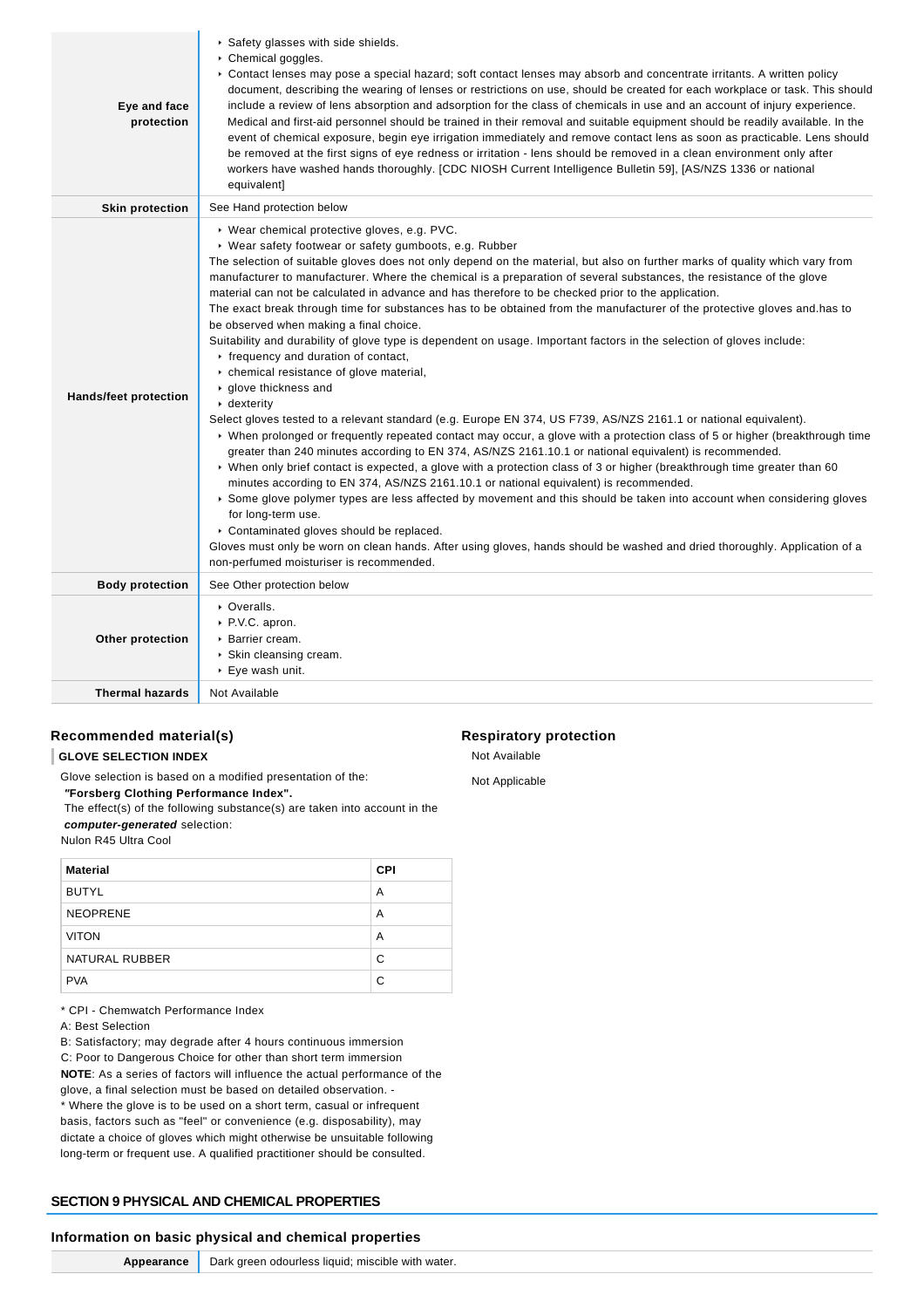| <b>Physical state</b>                           | Liquid         | <b>Relative density</b><br>(Water = $1$ )                      | 1.07-1.12       |
|-------------------------------------------------|----------------|----------------------------------------------------------------|-----------------|
| Odour                                           | Not Available  | <b>Partition coefficient</b><br>n-octanol / water              | Not Available   |
| <b>Odour threshold</b>                          | Not Available  | Auto-ignition<br>temperature (°C)                              | Not Available   |
| pH (as supplied)                                | Not Available  | Decomposition<br>temperature                                   | Not Available   |
| Melting point /<br>freezing point (°C)          | 0 approx       | Viscosity (cSt)                                                | Not Available   |
| Initial boiling point<br>and boiling range (°C) | 100 approx     | Molecular weight<br>(g/mol)                                    | Not Applicable  |
| Flash point (°C)                                | Not Applicable | <b>Taste</b>                                                   | Not Available   |
| <b>Evaporation rate</b>                         | Not Available  | <b>Explosive properties</b>                                    | Not Available   |
| Flammability                                    | Not Applicable | <b>Oxidising properties</b>                                    | Not Available   |
| <b>Upper Explosive Limit</b><br>$(\%)$          | Not Applicable | <b>Surface Tension</b><br>(dyn/cm or mN/m)                     | Not Available   |
| <b>Lower Explosive Limit</b><br>(%)             | Not Applicable | <b>Volatile Component</b><br>$(% \mathcal{L}_{0}^{\infty}$ (%) | Not Available   |
| Vapour pressure (kPa)                           | Not Available  | Gas group                                                      | Not Available   |
| Solubility in water<br>(g/L)                    | Miscible       | pH as a solution (1%)                                          | $7.5 - 9.5(5%)$ |
| Vapour density (Air =<br>1)                     | Not Available  | VOC q/L                                                        | Not Available   |

# **SECTION 10 STABILITY AND REACTIVITY**

| Reactivity                                    | See section 7                                                                                                                              |
|-----------------------------------------------|--------------------------------------------------------------------------------------------------------------------------------------------|
| <b>Chemical stability</b>                     | $\cdot$ Unstable in the presence of incompatible materials.<br>▶ Product is considered stable.<br>Hazardous polymerisation will not occur. |
| Possibility of<br>hazardous reactions         | See section 7                                                                                                                              |
| <b>Conditions to avoid</b>                    | See section 7                                                                                                                              |
| Incompatible materials                        | See section 7                                                                                                                              |
| <b>Hazardous</b><br>decomposition<br>products | See section 5                                                                                                                              |

# **SECTION 11 TOXICOLOGICAL INFORMATION**

# **Information on toxicological effects**

| Inhaled             | Limited evidence or practical experience suggests that the material may produce irritation of the respiratory system, in a<br>significant number of individuals, following inhalation. In contrast to most organs, the lung is able to respond to a chemical<br>insult by first removing or neutralising the irritant and then repairing the damage. The repair process, which initially evolved to<br>protect mammalian lungs from foreign matter and antigens, may however, produce further lung damage resulting in the<br>impairment of gas exchange, the primary function of the lungs. Respiratory tract irritation often results in an inflammatory<br>response involving the recruitment and activation of many cell types, mainly derived from the vascular system.<br>Not normally a hazard due to non-volatile nature of product                                                              |
|---------------------|----------------------------------------------------------------------------------------------------------------------------------------------------------------------------------------------------------------------------------------------------------------------------------------------------------------------------------------------------------------------------------------------------------------------------------------------------------------------------------------------------------------------------------------------------------------------------------------------------------------------------------------------------------------------------------------------------------------------------------------------------------------------------------------------------------------------------------------------------------------------------------------------------------|
| Ingestion           | The material has <b>NOT</b> been classified by EC Directives or other classification systems as "harmful by ingestion". This is<br>because of the lack of corroborating animal or human evidence. The material may still be damaging to the health of the<br>individual, following ingestion, especially where pre-existing organ (e.g liver, kidney) damage is evident. Present definitions of<br>harmful or toxic substances are generally based on doses producing mortality rather than those producing morbidity (disease,<br>ill-health). Gastrointestinal tract discomfort may produce nausea and vomiting. In an occupational setting however, ingestion<br>of insignificant quantities is not thought to be cause for concern.                                                                                                                                                                  |
| <b>Skin Contact</b> | Limited evidence exists, or practical experience predicts, that the material either produces inflammation of the skin in a<br>substantial number of individuals following direct contact, and/or produces significant inflammation when applied to the<br>healthy intact skin of animals, for up to four hours, such inflammation being present twenty-four hours or more after the end<br>of the exposure period. Skin irritation may also be present after prolonged or repeated exposure; this may result in a form of<br>contact dermatitis (nonallergic). The dermatitis is often characterised by skin redness (erythema) and swelling (oedema)<br>which may progress to blistering (vesiculation), scaling and thickening of the epidermis. At the microscopic level there may<br>be intercellular oedema of the spongy layer of the skin (spongiosis) and intracellular oedema of the epidermis. |
| Eye                 | Limited evidence exists, or practical experience suggests, that the material may cause eye irritation in a substantial number<br>of individuals and/or is expected to produce significant ocular lesions which are present twenty-four hours or more after<br>instillation into the eye(s) of experimental animals. Repeated or prolonged eye contact may cause inflammation<br>characterised by temporary redness (similar to windburn) of the conjunctiva (conjunctivitis); temporary impairment of vision                                                                                                                                                                                                                                                                                                                                                                                             |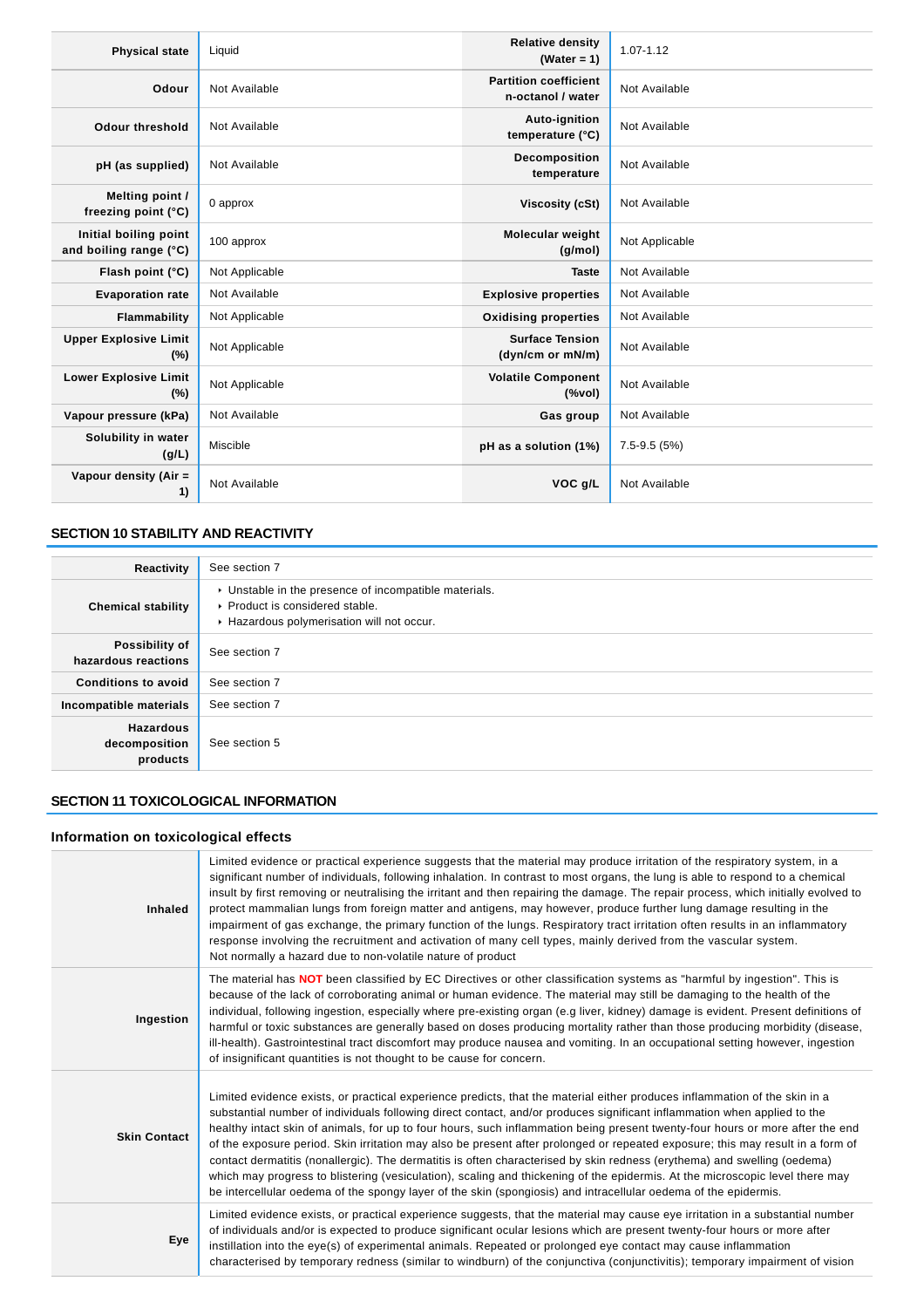|                                             | and/or other transient eye damage/ulceration may occur.                                                                                                                                                                                                                                                                                                                                                                                                                                                                                                                                                                                                                                                                                                                                                                                                                                       |                                           |                                                                        |  |
|---------------------------------------------|-----------------------------------------------------------------------------------------------------------------------------------------------------------------------------------------------------------------------------------------------------------------------------------------------------------------------------------------------------------------------------------------------------------------------------------------------------------------------------------------------------------------------------------------------------------------------------------------------------------------------------------------------------------------------------------------------------------------------------------------------------------------------------------------------------------------------------------------------------------------------------------------------|-------------------------------------------|------------------------------------------------------------------------|--|
| Chronic                                     | Long-term exposure to the product is not thought to produce chronic effects adverse to health (as classified by EC<br>Directives using animal models); nevertheless exposure by all routes should be minimised as a matter of course.                                                                                                                                                                                                                                                                                                                                                                                                                                                                                                                                                                                                                                                         |                                           |                                                                        |  |
|                                             |                                                                                                                                                                                                                                                                                                                                                                                                                                                                                                                                                                                                                                                                                                                                                                                                                                                                                               |                                           |                                                                        |  |
| Nulon R45 Ultra Cool                        | <b>TOXICITY</b>                                                                                                                                                                                                                                                                                                                                                                                                                                                                                                                                                                                                                                                                                                                                                                                                                                                                               | <b>IRRITATION</b>                         |                                                                        |  |
|                                             | Not Available                                                                                                                                                                                                                                                                                                                                                                                                                                                                                                                                                                                                                                                                                                                                                                                                                                                                                 | Not Available                             |                                                                        |  |
| water                                       | <b>TOXICITY</b>                                                                                                                                                                                                                                                                                                                                                                                                                                                                                                                                                                                                                                                                                                                                                                                                                                                                               | <b>IRRITATION</b>                         |                                                                        |  |
|                                             | Oral (rat) LD50: >90000 mg/kg <sup>[2]</sup>                                                                                                                                                                                                                                                                                                                                                                                                                                                                                                                                                                                                                                                                                                                                                                                                                                                  | Not Available                             |                                                                        |  |
| Legend:                                     | 1. Value obtained from Europe ECHA Registered Substances - Acute toxicity 2.* Value obtained from manufacturer's msds.<br>Unless otherwise specified data extracted from RTECS - Register of Toxic Effect of chemical Substances                                                                                                                                                                                                                                                                                                                                                                                                                                                                                                                                                                                                                                                              |                                           |                                                                        |  |
|                                             |                                                                                                                                                                                                                                                                                                                                                                                                                                                                                                                                                                                                                                                                                                                                                                                                                                                                                               |                                           |                                                                        |  |
| Nulon R45 Ultra Cool                        | Contact allergies quickly manifest themselves as contact eczema, more rarely as urticaria or Quincke's oedema. The<br>pathogenesis of contact eczema involves a cell-mediated (T lymphocytes) immune reaction of the delayed type. Other<br>allergic skin reactions, e.g. contact urticaria, involve antibody-mediated immune reactions. The significance of the<br>contact allergen is not simply determined by its sensitisation potential: the distribution of the substance and the<br>opportunities for contact with it are equally important. A weakly sensitising substance which is widely distributed can be a<br>more important allergen than one with stronger sensitising potential with which few individuals come into contact. From a<br>clinical point of view, substances are noteworthy if they produce an allergic test reaction in more than 1% of the persons<br>tested. |                                           |                                                                        |  |
| <b>WATER</b>                                | No significant acute toxicological data identified in literature search.                                                                                                                                                                                                                                                                                                                                                                                                                                                                                                                                                                                                                                                                                                                                                                                                                      |                                           |                                                                        |  |
| <b>Acute Toxicity</b>                       | $\circledcirc$                                                                                                                                                                                                                                                                                                                                                                                                                                                                                                                                                                                                                                                                                                                                                                                                                                                                                | Carcinogenicity<br>$\circ$                |                                                                        |  |
| Skin<br><b>Irritation/Corrosion</b>         | $\circledcirc$                                                                                                                                                                                                                                                                                                                                                                                                                                                                                                                                                                                                                                                                                                                                                                                                                                                                                | Reproductivity                            | $\circ$                                                                |  |
| <b>Serious Eye</b><br>Damage/Irritation     | 0                                                                                                                                                                                                                                                                                                                                                                                                                                                                                                                                                                                                                                                                                                                                                                                                                                                                                             | STOT - Single<br><b>Exposure</b>          | $\circ$                                                                |  |
| <b>Respiratory or Skin</b><br>sensitisation | $\circledcirc$                                                                                                                                                                                                                                                                                                                                                                                                                                                                                                                                                                                                                                                                                                                                                                                                                                                                                | <b>STOT - Repeated</b><br><b>Exposure</b> | $\circledcirc$                                                         |  |
| <b>Mutagenicity</b>                         | ⊚                                                                                                                                                                                                                                                                                                                                                                                                                                                                                                                                                                                                                                                                                                                                                                                                                                                                                             | <b>Aspiration Hazard</b>                  | $\odot$                                                                |  |
|                                             |                                                                                                                                                                                                                                                                                                                                                                                                                                                                                                                                                                                                                                                                                                                                                                                                                                                                                               | Legend:                                   | $\blacktriangleright$ - Data required to make classification available |  |

 $\blacktriangleright$  – Data available but does not fill the criteria for classification

 $\bigcirc$  – Data Not Available to make classification

# **SECTION 12 ECOLOGICAL INFORMATION**

# **Toxicity**

## **NOT AVAILABLE**

| Ingredient                                                      | Endpoint      | <b>Test Duration</b> | <b>Effect</b> | Value         | <b>Species</b> | <b>BCF</b>    |
|-----------------------------------------------------------------|---------------|----------------------|---------------|---------------|----------------|---------------|
| corrosion inhibitors<br>determined not to be<br>hazardous [Mfr] | Not Available | Not Available        | Not Available | Not Available | Not Available  | Not Available |
| water                                                           | Not Available | Not Available        | Not Available | Not Available | Not Available  | Not Available |

## **Persistence and degradability**

| Ingredient | Persistence: Water/Soil | <b>Persistence: Air</b> |
|------------|-------------------------|-------------------------|
| water      | <b>LOW</b>              | LOW                     |

## **Bioaccumulative potential**

| Ingredient | <b>Bioaccumulation</b>  |
|------------|-------------------------|
| water      | LOW (LogKOW = $-1.38$ ) |

# **Mobility in soil**

|       | <b>Mobility</b>              |
|-------|------------------------------|
| water | (14.3)<br>$ONIIKOC -$<br>∟∪₩ |

# **SECTION 13 DISPOSAL CONSIDERATIONS**

#### **Waste treatment methods**

Product / Packaging | Legislation addressing waste disposal requirements may differ by country, state and/ or territory. Each user must refer to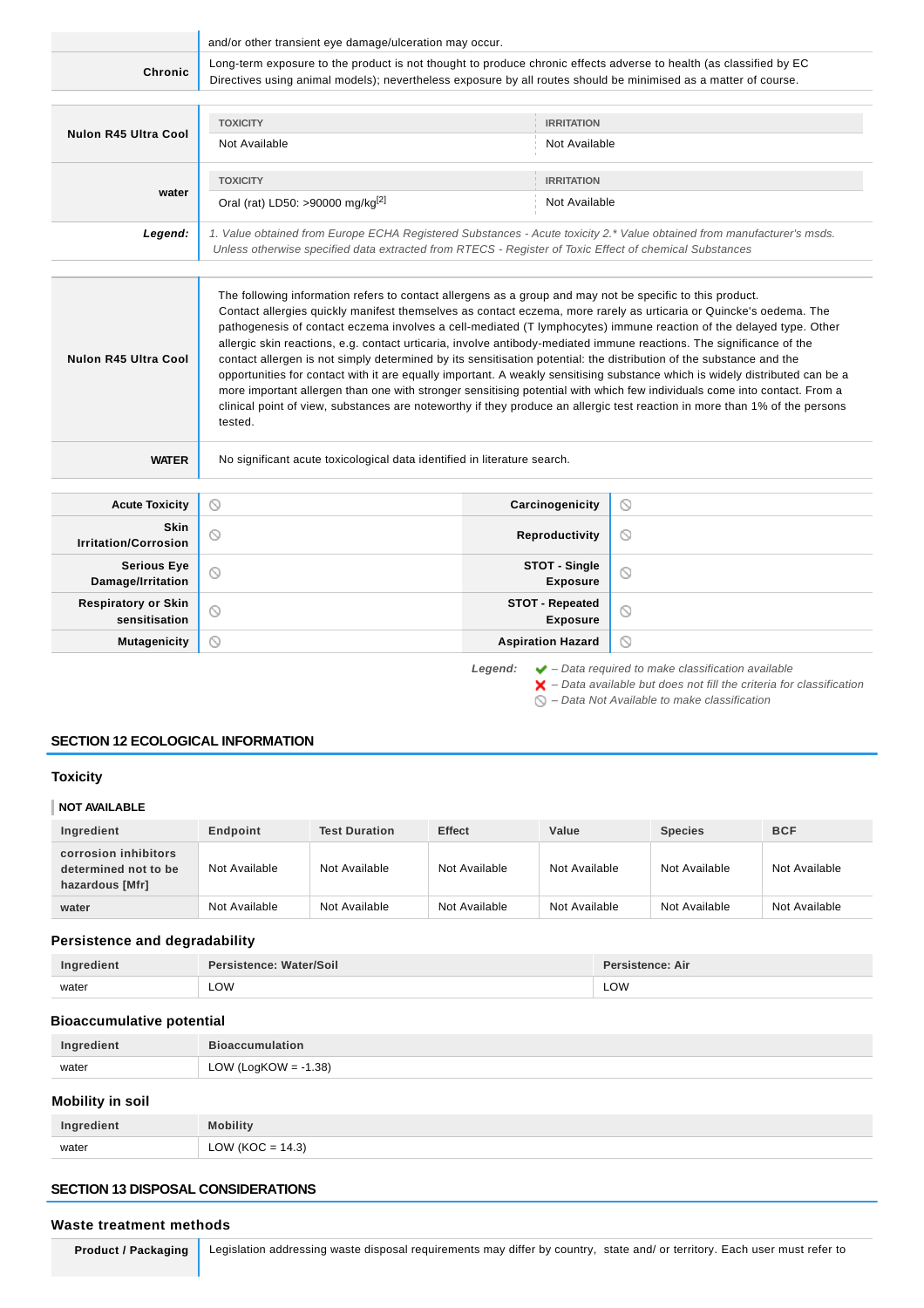| disposal | laws operating in their area. In some areas, certain wastes must be tracked.<br>A Hierarchy of Controls seems to be common - the user should investigate:<br>▶ Reduction<br>$\cdot$ Reuse<br>$\triangleright$ Recycling<br>▶ Disposal (if all else fails)<br>This material may be recycled if unused, or if it has not been contaminated so as to make it unsuitable for its intended use.<br>If it has been contaminated, it may be possible to reclaim the product by filtration, distillation or some other means. Shelf life<br>considerations should also be applied in making decisions of this type. Note that properties of a material may change in use, |
|----------|-------------------------------------------------------------------------------------------------------------------------------------------------------------------------------------------------------------------------------------------------------------------------------------------------------------------------------------------------------------------------------------------------------------------------------------------------------------------------------------------------------------------------------------------------------------------------------------------------------------------------------------------------------------------|
|          | and recycling or reuse may not always be appropriate.<br>DO NOT allow wash water from cleaning or process equipment to enter drains.<br>It may be necessary to collect all wash water for treatment before disposal.<br>In all cases disposal to sewer may be subject to local laws and regulations and these should be considered first.<br>• Where in doubt contact the responsible authority.<br>Recycle wherever possible.                                                                                                                                                                                                                                    |
|          | ► Consult manufacturer for recycling options or consult local or regional waste management authority for disposal if no<br>suitable treatment or disposal facility can be identified.<br>▶ Dispose of by: burial in a land-fill specifically licenced to accept chemical and / or pharmaceutical wastes or incineration in<br>a licenced apparatus (after admixture with suitable combustible material).<br>▶ Decontaminate empty containers. Observe all label safeguards until containers are cleaned and destroyed.                                                                                                                                            |

#### **SECTION 14 TRANSPORT INFORMATION**

#### **Labels Required**

| <b>Marin</b> | <b>NO</b>         |
|--------------|-------------------|
|              | N∩*<br>Applicable |

**Land transport (ADG): NOT REGULATED FOR TRANSPORT OF DANGEROUS GOODS**

**Air transport (ICAO-IATA / DGR): NOT REGULATED FOR TRANSPORT OF DANGEROUS GOODS**

**Sea transport (IMDG-Code / GGVSee): NOT REGULATED FOR TRANSPORT OF DANGEROUS GOODS**

#### **SECTION 15 REGULATORY INFORMATION**

# **Safety, health and environmental regulations / legislation specific for the substance or mixture**

#### **WATER(7732-18-5) IS FOUND ON THE FOLLOWING REGULATORY LISTS**

Australia Inventory of Chemical Substances (AICS)

| <b>National Inventory</b>        | <b>Status</b>                                                                                                                                                                                |
|----------------------------------|----------------------------------------------------------------------------------------------------------------------------------------------------------------------------------------------|
| Australia - AICS                 | Y                                                                                                                                                                                            |
| Canada - DSL                     | Y                                                                                                                                                                                            |
| Canada - NDSL                    | N (water)                                                                                                                                                                                    |
| China - IECSC                    | Y                                                                                                                                                                                            |
| Europe - EINEC /<br>ELINCS / NLP | Υ                                                                                                                                                                                            |
| Japan - ENCS                     | N (water)                                                                                                                                                                                    |
| Korea - KECI                     | Υ                                                                                                                                                                                            |
| New Zealand - NZIoC              | Y                                                                                                                                                                                            |
| Philippines - PICCS              | Y                                                                                                                                                                                            |
| USA - TSCA                       | Y                                                                                                                                                                                            |
| Legend:                          | $Y = All$ ingredients are on the inventory $N = Not$ determined or one or more ingredients are not on the inventory and are not<br>exempt from listing(see specific ingredients in brackets) |

## **SECTION 16 OTHER INFORMATION**

## **Other information**

Classification of the preparation and its individual components has drawn on official and authoritative sources as well as independent review by the Chemwatch Classification committee using available literature references.

A list of reference resources used to assist the committee may be found at:

#### www.chemwatch.net

The (M)SDS is a Hazard Communication tool and should be used to assist in the Risk Assessment. Many factors determine whether the reported Hazards are Risks in the workplace or other settings. Risks may be determined by reference to Exposures Scenarios. Scale of use, frequency of use and current or available engineering controls must be considered.

This document is copyright.

Apart from any fair dealing for the purposes of private study, research, review or criticism, as permitted under the Copyright Act, no part may be